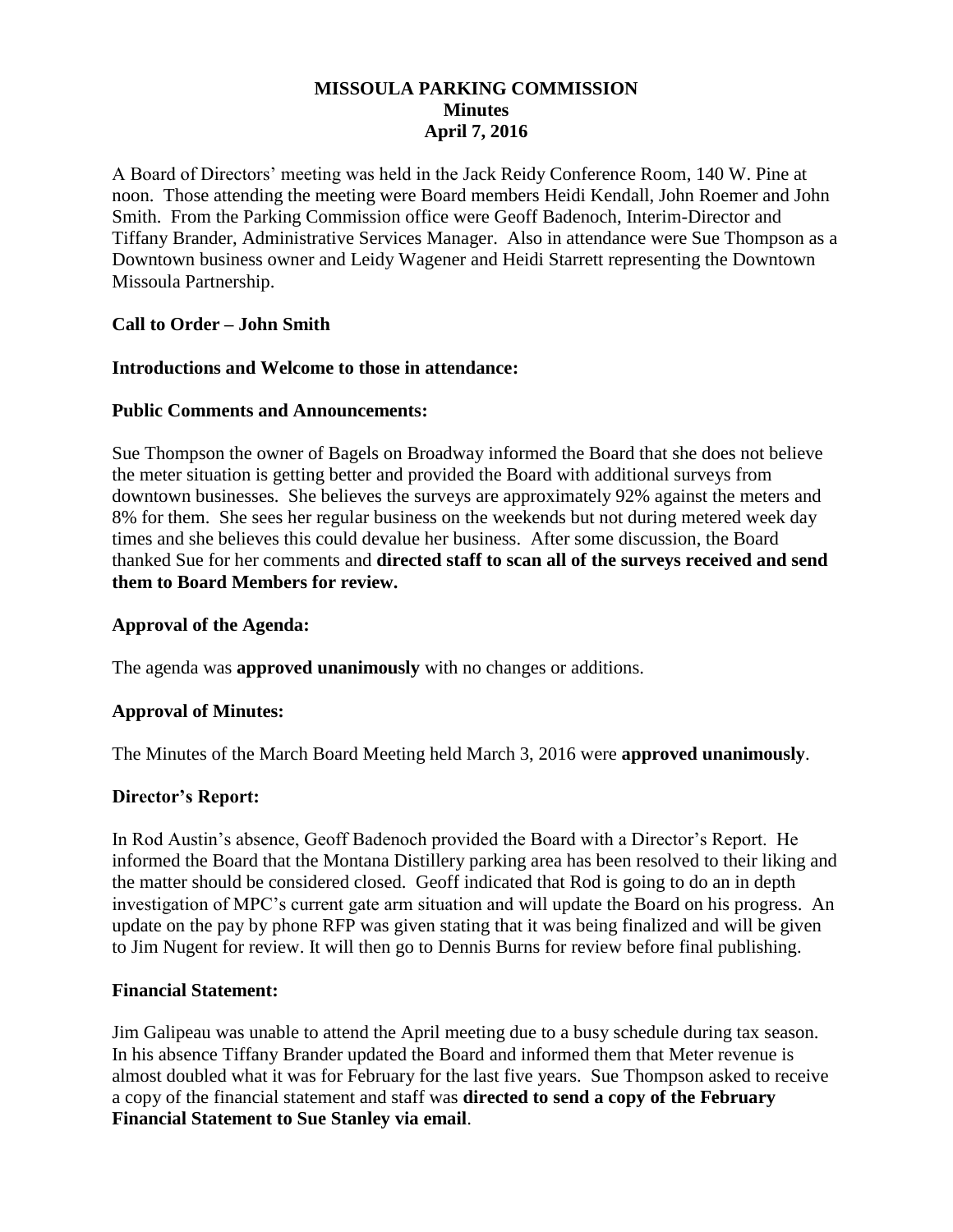#### **Communications and Presentations:**

Leidy Wagener and Heidi Starrett prepared a presentation to ask the Board for financial support for the Out to Lunch Trolley which MPC has done for many years in the past. Heidi indicated that the Parking Commission has been a great supporter of the Trolley since it started in 1993 and they would like to continue the partnership this year. The Out to Lunch Trolley has provided approximately 53,000 free rides to Out to Lunch patrons and provides a unique service for their event. This year, Mountain Line (MUTD) has agreed to extend the operating cost of \$3,000.00 to utilize the Trolley, Blackfoot Communications is providing a \$500.00 donation, and Missoula in Motion may be a sponsor as well. There will be an appreciation day at the June  $22<sup>nd</sup>$  Out to Lunch where sponsors could have a booth for advertising. John Smith stated that a donation for the Out to Lunch trolley is in line with the goals and mission of the Missoula Parking Commission and is something that we typically budget for on a yearly basis**. John Roemer motioned to approve the request to provide a \$1,500.00 donation as requested and Heidi Kendall seconded the motion. It was unanimously decided that the Missoula Parking Commission will donate \$1,500.00 to the Downtown Missoula Partnership for the 2016 Out To Lunch Trolley.** Geoff Badenoch requested that the Downtown Missoula Partnership provide Rod Austin with a written letter or agreement stating MPC's commitment which Leidy Wagener and Heidi Starrett agreed to.

### **Old Business:**

- A. Parking by Montana Distillery The meter in front of the Montana Distillery was changed from long term to short term and the meter in front of the Public Defender's office was changed from short term to long term. It was an event swap with no change in inventory and based on the comments received from citizens who use the meters, it seems to be a good fit for the area.
- B. Updates to parking ordinances Geoff Badenoch reported to the Board that the ordinances have been updated to reflect the proper naming of the meters. They were updated as an emergency ordinance on March 21, 2016 and on Monday April 4, 2016, City Council unanimously accepted the term "Multi-space parking meter kiosk" instead of parking meter. No further action needs to be taken.

## **Action Items:**

- A. MPC Bylaws **–** The Board went through each section of the MPC Bylaws and approved or amended as follows:
	- a. Article I No changes. John Roemer moved to adopt as written, seconded by Heidi Kendall. **The Board unanimously approved Article I as written;**
	- b. Article II No changes. John Roemer moved to adopt as written, seconded by Heidi Kendall. **The Board unanimously approved Article II as written;**
	- c. Article III John Roemer moved to adopt as amended, seconded by Heidi Kendall. **The Board unanimously approved the changes to Article III;**
	- d. Article IV No changes. John Roemer moved to adopt as written, seconded by Heidi Kendall. **The Board unanimously approved Article IV as written.**
	- e. Article V John Roemer moved to adopt as amended, seconded by Heidi Kendall. **The Board unanimously approved the changes to Article V;**